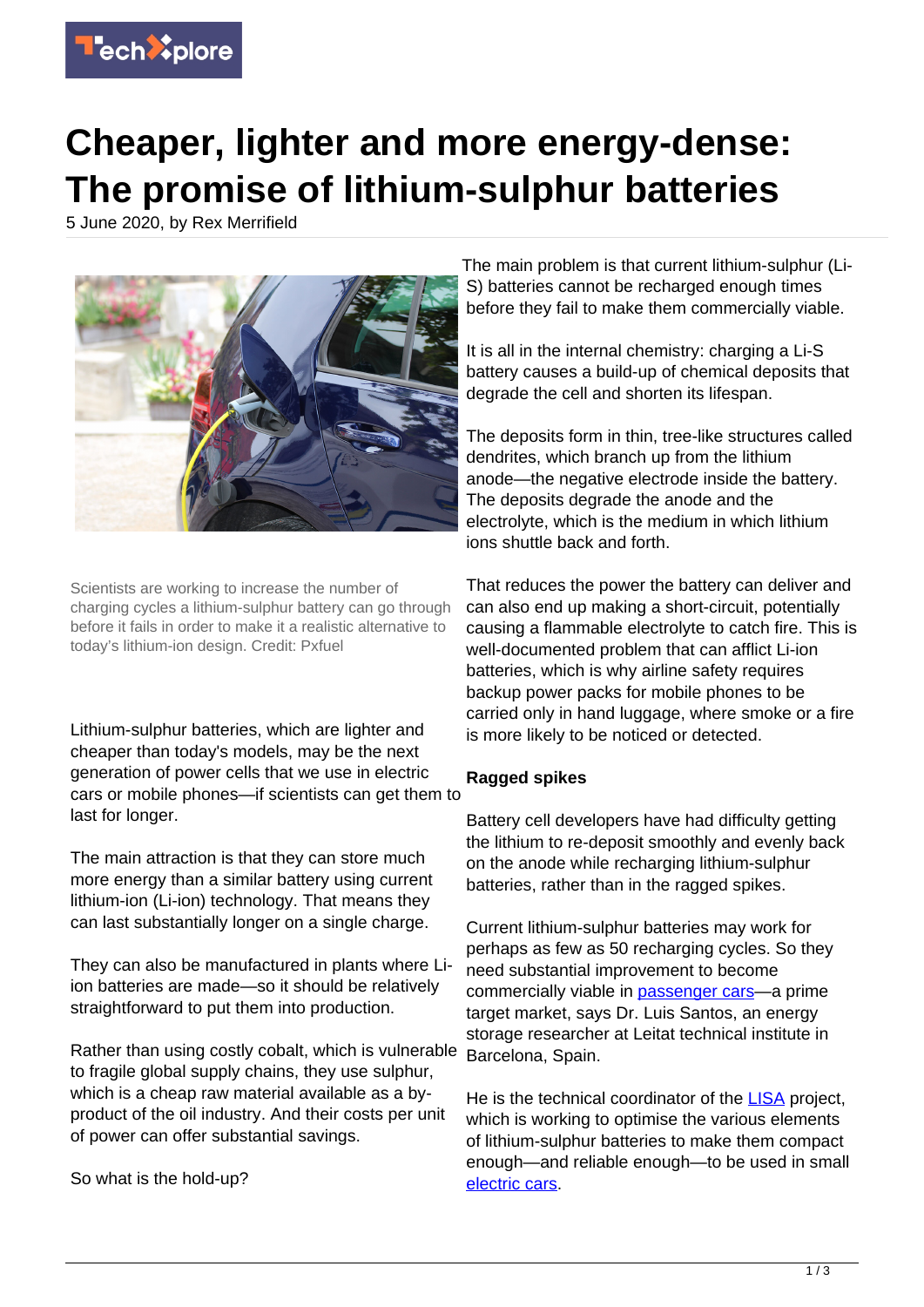

A primary goal is to preserve the lithium anode for Dr. Santos is confident that the LISA project will many more recharging cycles.

To do that, LISA consortium partner Pulsedeon, of Tampere in Finland, uses lasers to deposit ceramic "Even if we don't have a final product (for composite on the anode in layers just a few microns thick. This protects the lithium anode from degrading and prevents the growth of the unruly dendrite spikes.

"I am very confident about the anode," Dr. Santos said. "We have very good partners working hard and we could have very good results very soon."

The components of the lithium-sulphur cell all need Dr. Aucher says a notable outcome from ALISE optimising—from the anode and its protective ceramic layer, the membrane, the electrolyte and the cathode. And the LISA partners are working on various options for each.

While Li-S cells store can theoretically store up to five times the energy of Li-ion batteries by mass, they also take up more volume, so the researchers are focused on ensuring solutions are as compact as possible.

## **Hybrid electrolyte**

One of the steps the LISA researchers are taking is **Drones** working towards a solid electrolyte—the material that conducts ions (charged atoms and molecules) conducting material between the positive and negative terminals inside the battery.

Conventional lithium-ion batteries generally use an electrolytic gel or liquid, but these can pose a fire risk, even at low temperatures. So the LISA consortium is working on an electrolyte that minimises that risk.

They are currently experimenting with a combination of solid ceramic elements and an adaptable, flexible polymer.

Another approach is to incorporate a 'chemical fuse' into the cell. The idea is to enclose a material that has a heat-sensitive cut-off, behaving essentially like a trip-switch that stops the electrical flows if the temperature rises too sharply.

result in substantial improvements to the technology.

passenger vehicles), for sure we're going to have some results that can improve lithium-sulphur batteries," he said.

Much of the LISA work is building on the findings of a project called [ALISE,](https://cordis.europa.eu/project/id/666157) which was led by Dr. Christophe Aucher, Leitat's principal researcher in energy storage.

was that carmaker SEAT showed that Li-S technology offered 10% better driving range than lithium-ion technology for a plug-in-hybrid electric vehicle (PHEV) and about 2% better for a battery electric vehicle (BEV) – from a battery pack about 15% lighter than the equivalent.

"We got (a) surprise that it was not working as well as lithium-ion, but (in fact) a bit better than lithiumion," Dr. Aucher said. "We are talking about a technology with only this low level of maturity, so that was kind of amazing."

That research also showed substantial potential cost savings, with Li-S potentially available at about €72 per kWh—30% less than comparable Li-ion technology.

But ALISE's batteries could only go through about 50 cycles before they failed and Dr. Aucher suggested they would need about 20 times that to be viable in small electric vehicles.

Perfecting that and the final package, would take some time to be a true mass-market product in small vehicles.

"For mass integration (in passenger cars), we are talking about (something like) 10 years from now," Dr. Aucher said.

Meanwhile, the technology is proving worthwhile in applications where volume is not as critical as